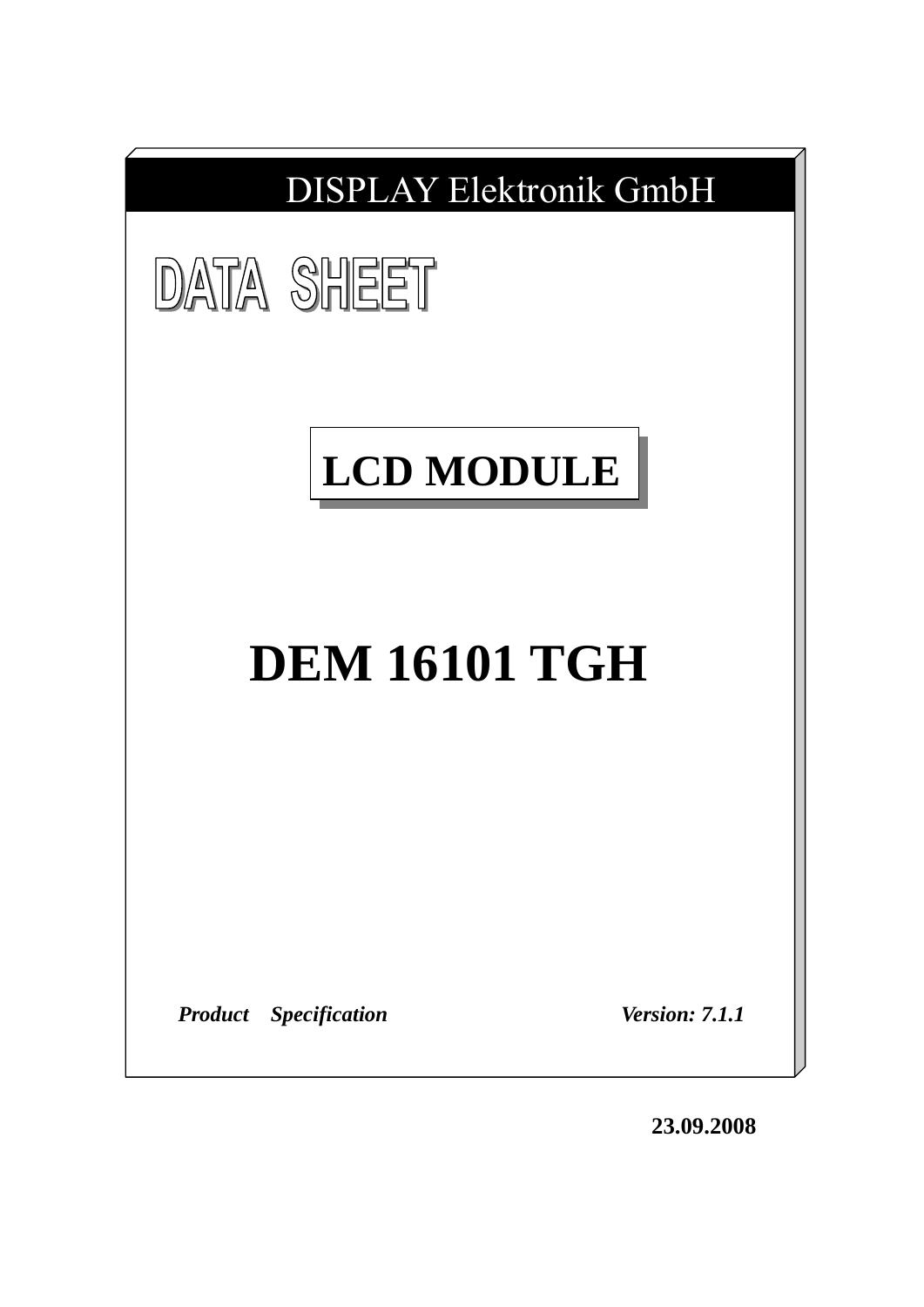## GENERAL SPECIFICATION

# MODULE NO. : DEM 16101 TGH

| <b>VERSION NO.</b> | <b>CHANGE DESCRIPTION</b>                          | <b>DATE</b> |
|--------------------|----------------------------------------------------|-------------|
| $\theta$           | <b>ORIGINAL VERSION</b>                            | 06.03.2000  |
| 1                  | ADDING DDRAM ADDRESS                               | 15.03.2001  |
| $\overline{2}$     | <b>LCD VERSION CHANGED</b>                         | 17.04.2001  |
| 3                  | <b>ADD VERSION</b>                                 | 22.09.2001  |
| $\overline{4}$     | <b>Vlcd AMENDMENT</b>                              | 05.10.2001  |
| 5                  | <b>LCD VERSION CHANGED</b>                         | 20.04.2002  |
| 6                  | <b>ADD VERSION</b>                                 | 12.04.2005  |
| 7                  | <b>CHANGE NAME FROM</b><br>DEM16101H > DEM16101TGH | 07.09.2006  |
| 7.1.0              | <b>CHANGE IC</b>                                   | 12.11.2007  |
| 7.1.1              | <b>UPDATE PCB DESCRIPTION</b>                      | 17.09.2008  |
|                    |                                                    |             |

PREPARED BY: XYP DATE: 17.09.2008

APPROVED BY: MH DATE: 23.09.2008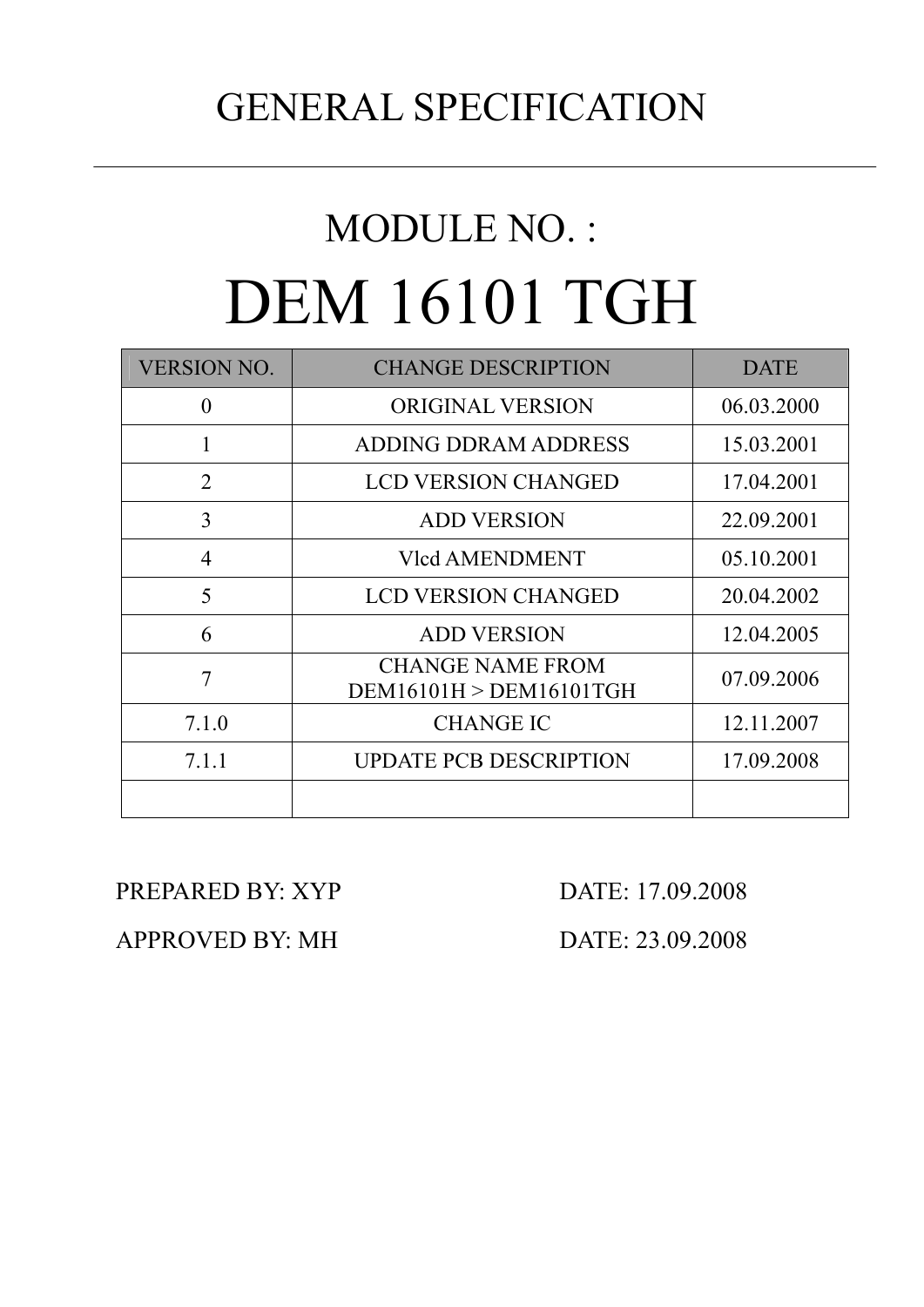### **CONTENTS**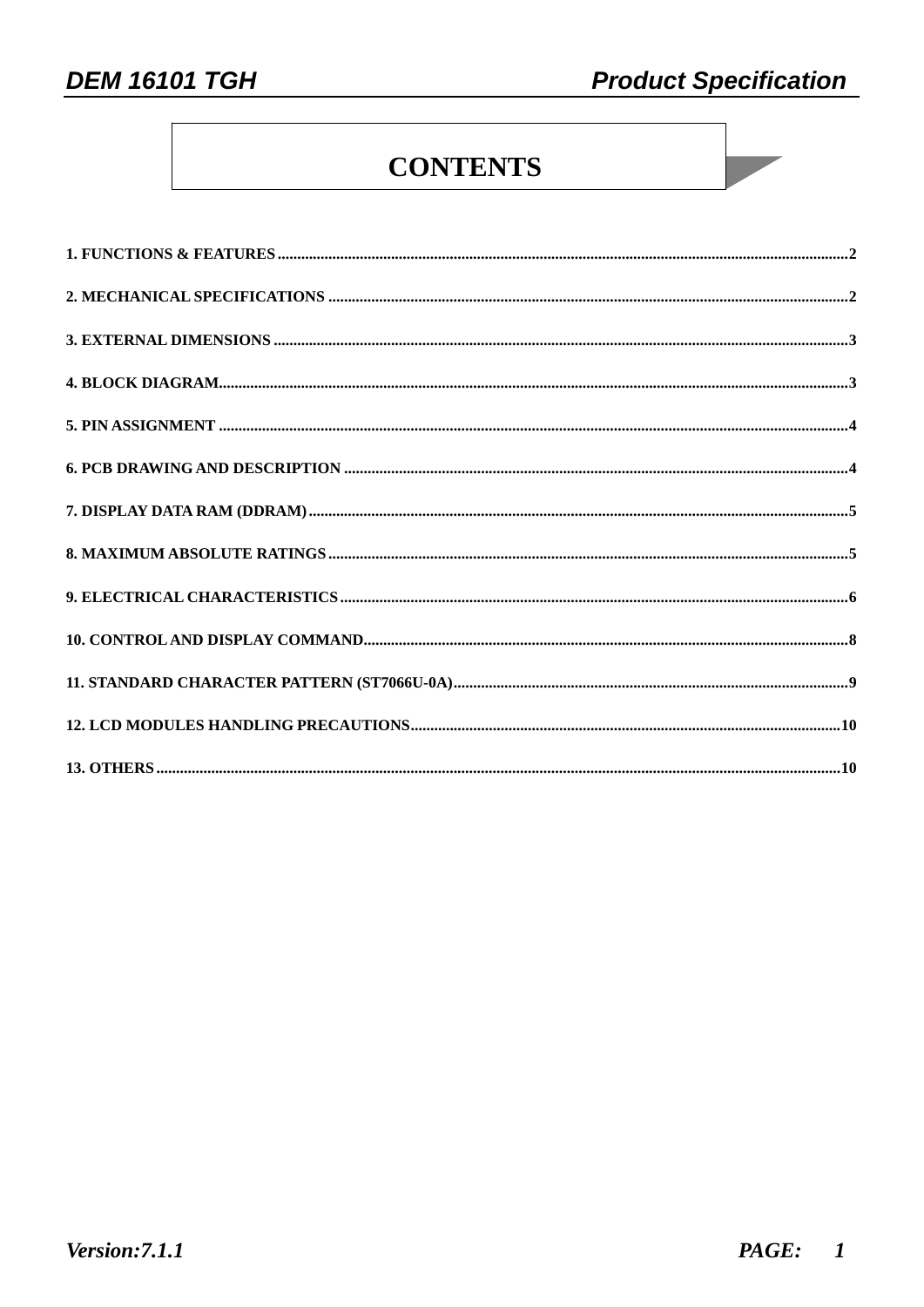#### 1. FUNCTIONS & FEATURES

| <b>MODULE</b>                                   |                                                                    | <b>LCD TYPE</b>                            |  |  |  |
|-------------------------------------------------|--------------------------------------------------------------------|--------------------------------------------|--|--|--|
| <b>DEM 16101 TGH</b>                            |                                                                    | TN Reflective Positive Mode                |  |  |  |
| Driving Scheme                                  |                                                                    | : $1/16$ Duty Cycle, $1/5$ Bias            |  |  |  |
| Power Supply Voltage                            |                                                                    | : $5.0V$ (typ.)                            |  |  |  |
| VLCD Adjustable For Best Contrast ( $VDD-V_0$ ) | : $4.5V$ (option)                                                  |                                            |  |  |  |
| Display contents                                | : 16 x 1 Characters $(5 \times 8 \text{ dots},$ Format: 208 Kinds) |                                            |  |  |  |
| <b>Internal Memory</b>                          |                                                                    | : CGROM (10,080 bits)                      |  |  |  |
|                                                 |                                                                    | : CGRAM $(64 \times 8 \text{ bits})$       |  |  |  |
|                                                 |                                                                    | : DDRAM (80 x 8 bits for Digits)           |  |  |  |
| <b>CGROM</b>                                    |                                                                    | $\therefore$ CGROM of the ST7066U-0A       |  |  |  |
| <b>Operating Temperature</b>                    |                                                                    | : - 20 $^{\circ}$ C to + 70 $^{\circ}$ C   |  |  |  |
| Storage Temperature                             |                                                                    | : $-25^{\circ}$ C to $+75^{\circ}$ C       |  |  |  |
| Interface                                       |                                                                    | : Easy Interface with a 4-bit or 8-bit MPU |  |  |  |
|                                                 |                                                                    |                                            |  |  |  |

#### 2. MECHANICAL SPECIFICATIONS

|           | Module size            | : $80.00 \times 36.00 \times 9.00 \text{ mm}$ |
|-----------|------------------------|-----------------------------------------------|
| $\bullet$ | <b>Character Pitch</b> | : $3.75 \times 5.95$ mm                       |
| $\bullet$ | <b>Character Size</b>  | : $3.20 \times 5.95$ mm                       |
| $\bullet$ | <b>Character Font</b>  | $: 5 \times 8$ dots                           |
|           | Dot Size               | $: 0.60 \times 0.70$ mm                       |
|           | Dot Pitch              | : $0.65 \times 0.75$ mm                       |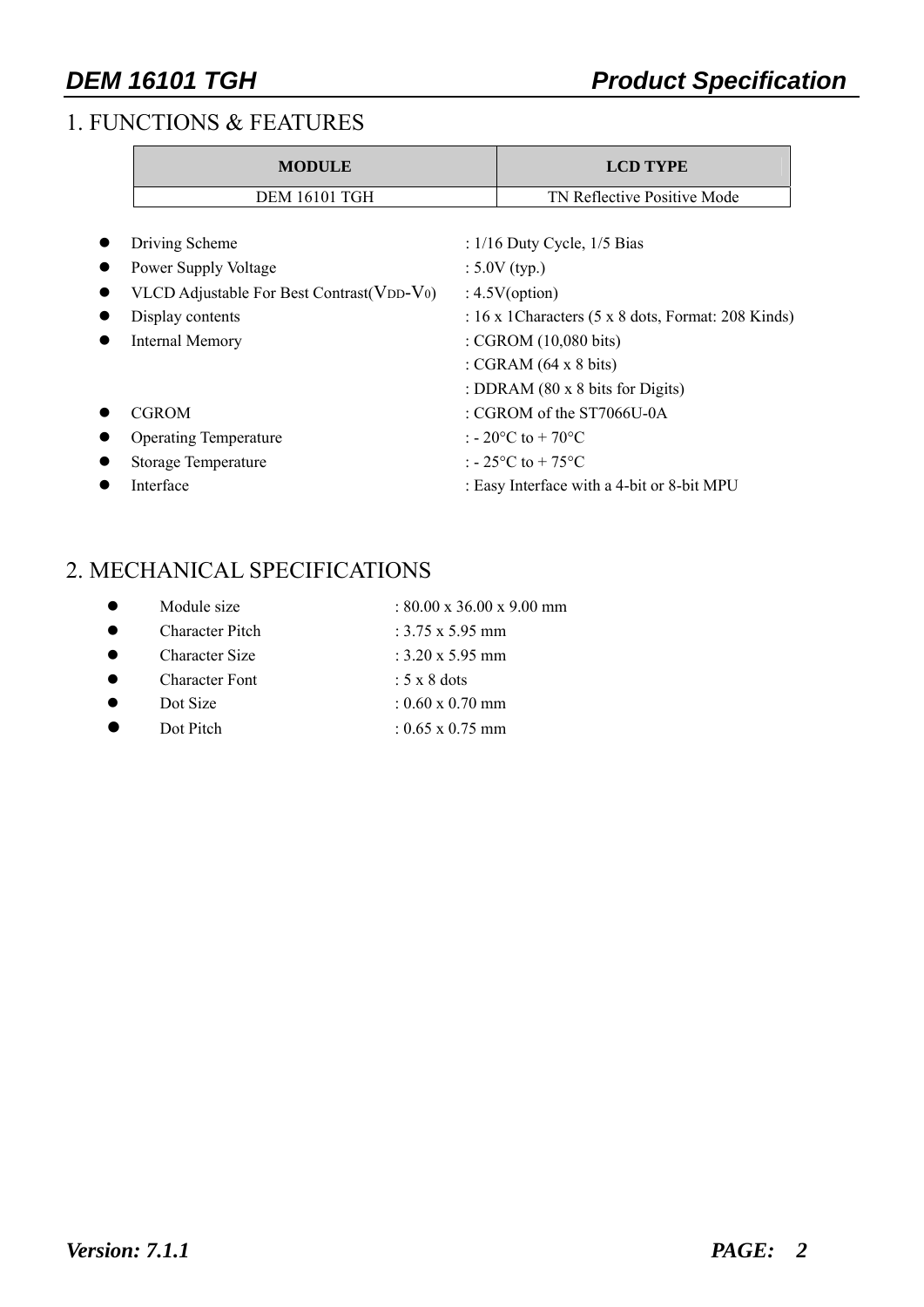#### 3. EXTERNAL DIMENSIONS



UNMARKED TOLERANCE IS ±0.3 THE MATERIAL COMPLY WITH ROHS

#### 4. BLOCK DIAGRAM

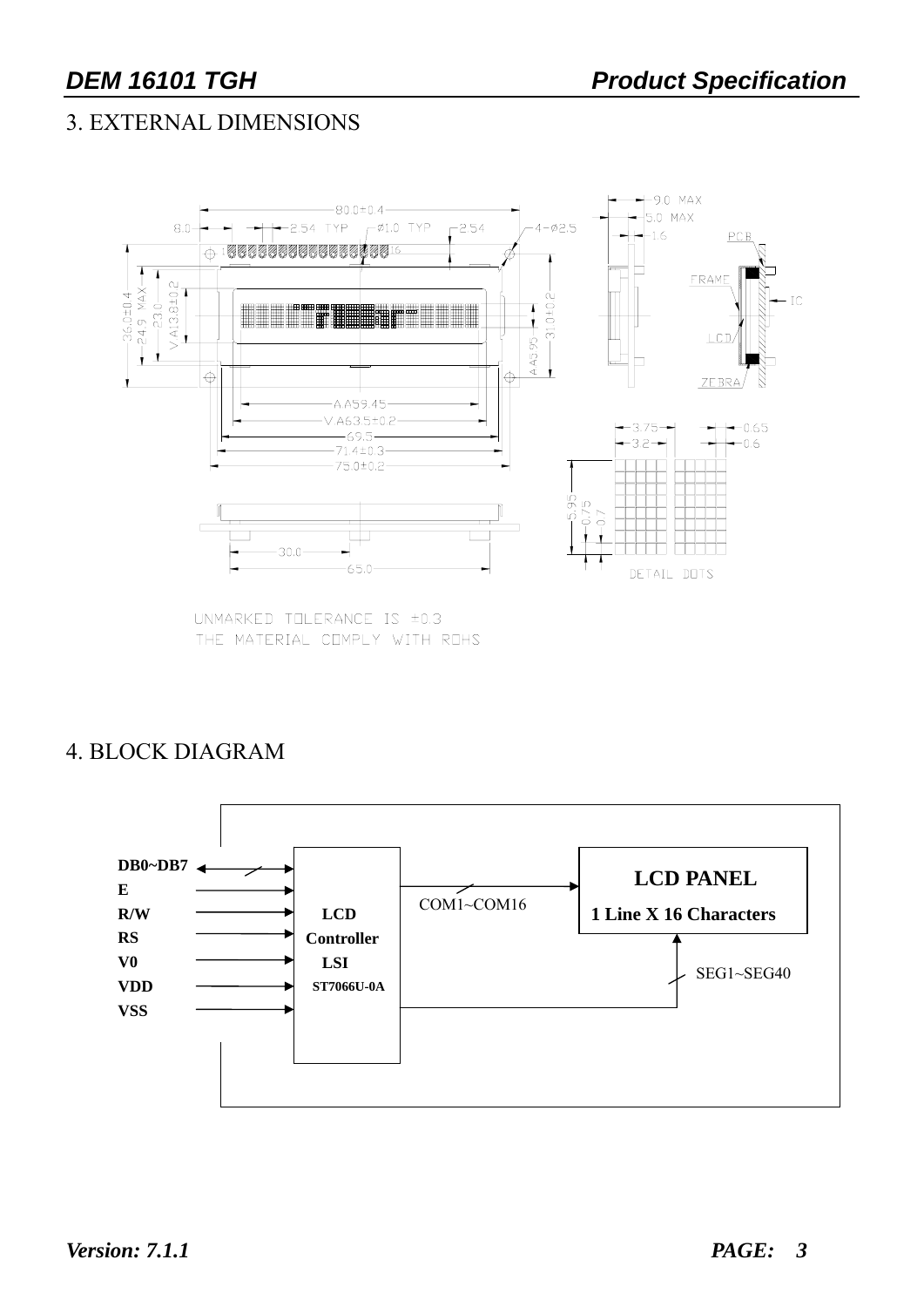### 5. PIN ASSIGNMENT

| Pin No.        | Symbol           | Function                                        |  |  |  |  |  |  |
|----------------|------------------|-------------------------------------------------|--|--|--|--|--|--|
|                | <b>Vss</b>       | Ground                                          |  |  |  |  |  |  |
| $\overline{2}$ | $V_{DD}$         | Power supply $(+5.0V)$                          |  |  |  |  |  |  |
| 3              | $\rm V_0$        | Power Supply for LCD                            |  |  |  |  |  |  |
| $\overline{4}$ | RS               | Select Display Data ("H") or Instructions ("L") |  |  |  |  |  |  |
| 5              | R/W              | Read or Write Select Signal                     |  |  |  |  |  |  |
| 6              | E                | Read/Write Enable Signal                        |  |  |  |  |  |  |
| $\tau$         | D <sub>B</sub> 0 |                                                 |  |  |  |  |  |  |
| 8              | D <sub>B</sub> 1 |                                                 |  |  |  |  |  |  |
| 9              | D <sub>B2</sub>  |                                                 |  |  |  |  |  |  |
| 10             | DB <sub>3</sub>  |                                                 |  |  |  |  |  |  |
| 11             | D <sub>B4</sub>  | Display Data Signal                             |  |  |  |  |  |  |
| 12             | D <sub>B5</sub>  |                                                 |  |  |  |  |  |  |
| 13             | DB <sub>6</sub>  |                                                 |  |  |  |  |  |  |
| 14             | DB7              |                                                 |  |  |  |  |  |  |
| 15             | NC               | No connect.                                     |  |  |  |  |  |  |
| 16             | NC               |                                                 |  |  |  |  |  |  |

#### 6. PCB DRAWING AND DESCRIPTION

#### **6.1 PCB DRAWING**



**Note**: The part no. DEM16101 and "UL" are printed on the PCB.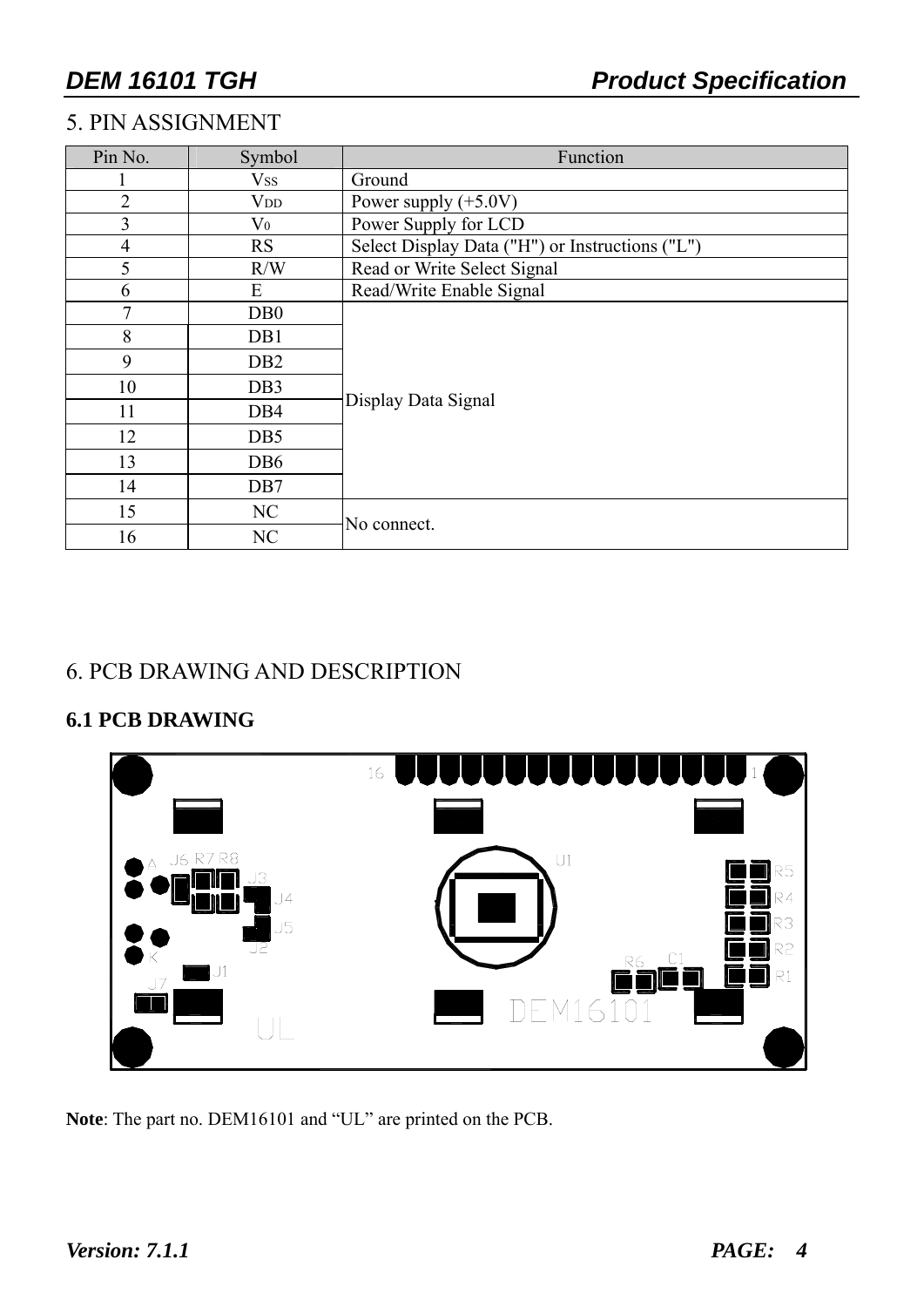#### **6.2 DESCRIPTION:**

#### **6-2-1.The polarity of the pin 15 and the pin 16**

| J3, J5      | J <sub>2</sub> , J <sub>4</sub> | <b>LED</b> Polarity |                     |  |  |
|-------------|---------------------------------|---------------------|---------------------|--|--|
|             |                                 | 15 Pin              | $16 \,\mathrm{Pin}$ |  |  |
| Each open   | Each closed                     | Anode               | Cathode             |  |  |
| Each closed | Each open                       | Cathode             | Anode               |  |  |

Note: In application module, J2=J4=J3=J5= open.

#### **6-2-2. The metal-bezel is set be on ground when the J1 is closed**

Note: In application module, J1=0 Ohm

#### **6-2-3. The LED resistor on board are used when J6 is open**

Note: In application module, J6=open

#### **6-2-4. The mounting holes is set on ground when the J7 is closed.**

Note: In application module, J7=0 Ohm

#### 7. DISPLAY DATA RAM (DDRAM)

|    | ⌒<br>∸ |    |    |    |    | $\overline{ }$ | O  |    | 10 | -1<br>1 I | $\sqrt{2}$<br>∸ | 12 | 14 | -<br>. L J | 16 | ←                        | <b>DISPLAY</b><br><b>POSITION</b> |
|----|--------|----|----|----|----|----------------|----|----|----|-----------|-----------------|----|----|------------|----|--------------------------|-----------------------------------|
| 00 | 01     | 02 | 03 | 04 | 05 | 06             | 07 | 40 | 41 | 42        | 43              | 44 | 45 | 46         | 47 | $\overline{\phantom{m}}$ | <b>DDRAM</b><br><b>ADDRESS</b>    |

#### 8. MAXIMUM ABSOLUTE RATINGS

| <b>Item</b>                | <b>Symbol</b>                   | <b>Standard value</b>         | Unit            |
|----------------------------|---------------------------------|-------------------------------|-----------------|
| Power supply voltage $(1)$ | $\rm V_{DD}$                    | $-0.3 \rightarrow 7.0$        |                 |
| Power supply voltage $(2)$ | $V_0$                           | $V_{DD}$ -13.5~ $V_{DD}$ +0.3 |                 |
| Input voltage              | $\rm V_{IN}$                    | $-0.3 \sim V_{DD} + 0.3$      |                 |
| Operating temperature      | $\operatorname{T_{\text{opt}}}$ | $-20 \rightarrow 70$          | $\rm ^{\circ}C$ |
| Storage temperature        | $T_{\rm{stg}}$                  | $-25 \rightarrow 75$          | $\rm ^{\circ}C$ |

**\***Voltage greater than above may damage to the circuit.

 $VDD > V1 > V2 > V3 > V4 > V5$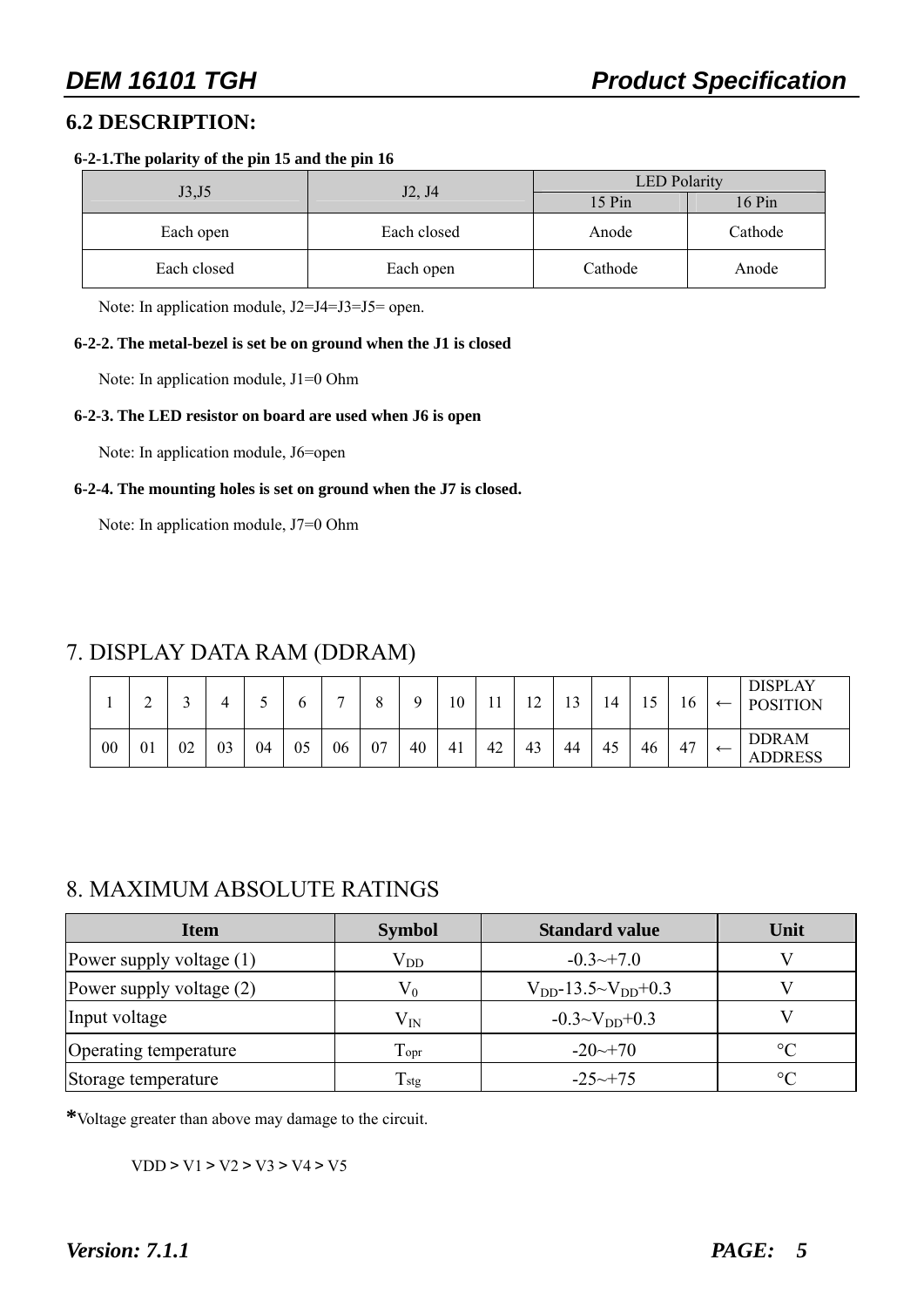#### 9. ELECTRICAL CHARACTERISTICS

#### **9-1 DC Characteristics(VDD=4.5V~5.5V,Ta=-20~+70°C)**

|                            |                 |            | <b>Standard Value</b> |            | Test                         |      |
|----------------------------|-----------------|------------|-----------------------|------------|------------------------------|------|
| Item                       | <b>Symbol</b>   | <b>MIN</b> | <b>TYP</b>            | <b>MAX</b> | Condition                    | Unit |
| <b>Operating Voltage</b>   | $\rm V_{DD}$    | 4.5        | 5.0                   | 5.5        |                              |      |
| <b>LCD Driving Voltage</b> | <b>V</b> lcd    | 3.0        | 4.5                   | 13.0       | $V_{DD}$ - $V_0$             |      |
| Supply Current             | 1 <sub>DD</sub> |            | 0.35                  | 0.6        | $V_{DD} = 5V$ , fosc=270 kHz | mA   |

#### **9-2 AC Characteristics (VDD=4.5V~5.5V, Ta=-20~+70°C)**

#### **9-2-1 Write mode (writing data from MPU to module)**

| <b>Characteristic</b>     | <b>Symbol</b> | <b>Min</b> | <b>Type</b> | <b>Max</b> | Unit | <b>Test PIN</b> |
|---------------------------|---------------|------------|-------------|------------|------|-----------------|
| E Cycle Time              | $t_{\rm C}$   | 1200       |             |            | ns   | E               |
| E Rise Time               | $t_{R}$       |            |             | 25         | ns   | E               |
| E Fall Time               | $t_F$         |            |             | 25         | ns   | E               |
| E Pulse width             | $t_{\rm W}$   | 140        |             | ---        | ns   | E               |
| <b>Address Setup Time</b> | $t_{\rm SU1}$ | $\theta$   |             |            | ns   | R/W, RS, E      |
| Address Hold<br>Time      | $t_{H1}$      | 10         |             |            | ns   | R/W, RS, E      |
| Data Set-up Time          | $t_{\rm SU2}$ | 40         |             |            | ns   | $DB0\neg DB7$   |
| Data Hold Time            | $t_{H2}$      | 10         |             |            | ns   | $DB0\neg DB7$   |



*Version: 7.1.1 PAGE: 6*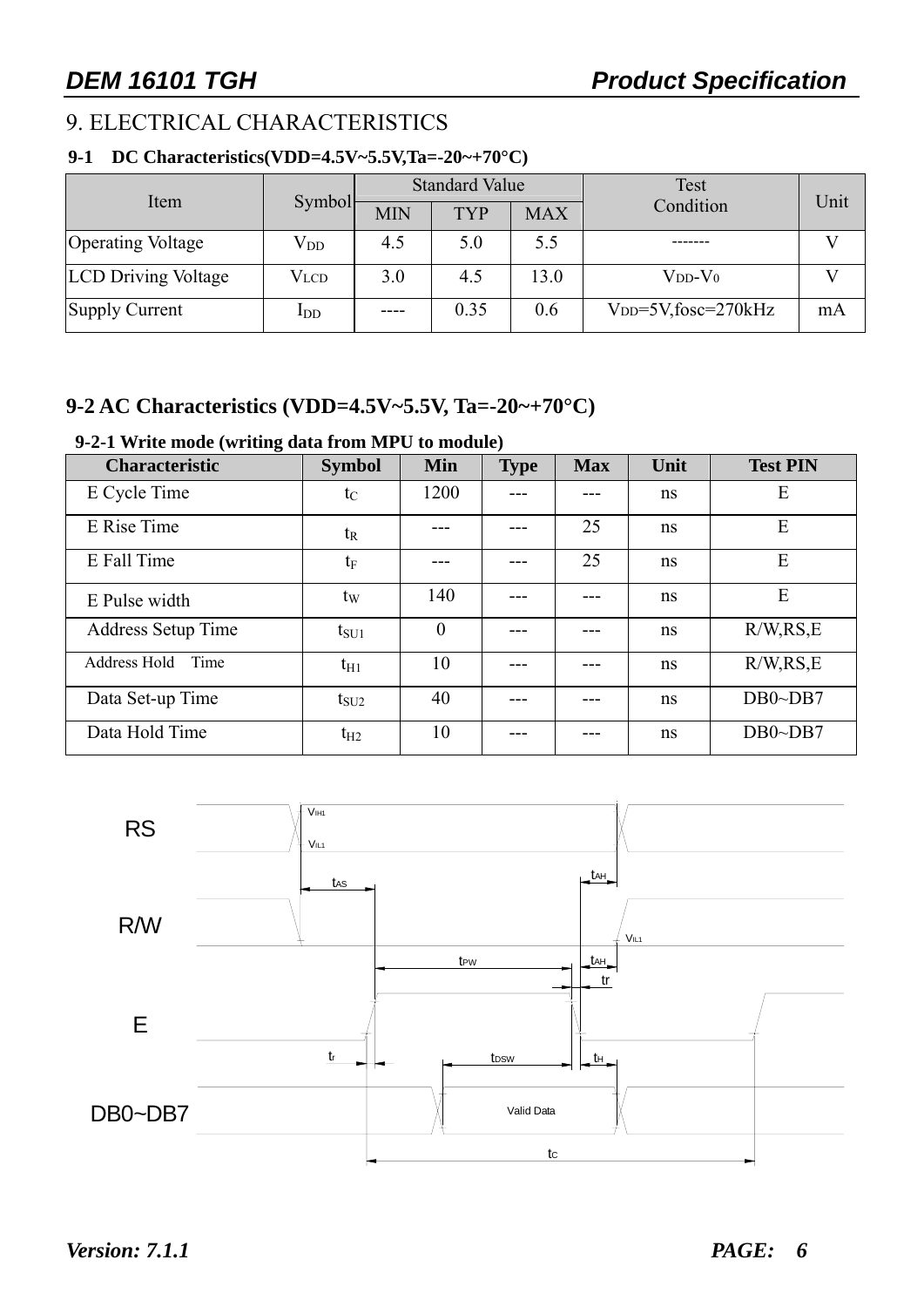#### **9-2-2 Read Mode (Reading Data from module to MPU)**

| <b>Characteristic</b>     | <b>Symbol</b>   | <b>Min</b> | <b>Type</b> | <b>Max</b> | Unit | <b>Test PIN</b> |
|---------------------------|-----------------|------------|-------------|------------|------|-----------------|
| E Cycle Time              | $t_C$           | 1200       |             |            | ns   | E               |
| E Rise Time               | $t_{R}$         |            |             | 25         | ns   | E               |
| E Fall Time               | $t_{\rm F}$     |            |             | 25         | ns   | E               |
| E Pulse width             | tp <sub>w</sub> | 140        |             |            | ns   | E               |
| <b>Address Setup Time</b> | $t_{AS}$        | $\theta$   |             |            | ns   | R/W, RS, E      |
| Address Hold Time         | $t_{\rm AH}$    | 10         |             |            | ns   | R/W, RS, E      |
| Data Setup Time           | $t_{\rm DDR}$   |            |             | 100        | ns   | $DB0\neg DB7$   |
| Data Hold Time            | $t_{\rm H}$     | 10         |             |            | ns   | $DB0\neg DB7$   |

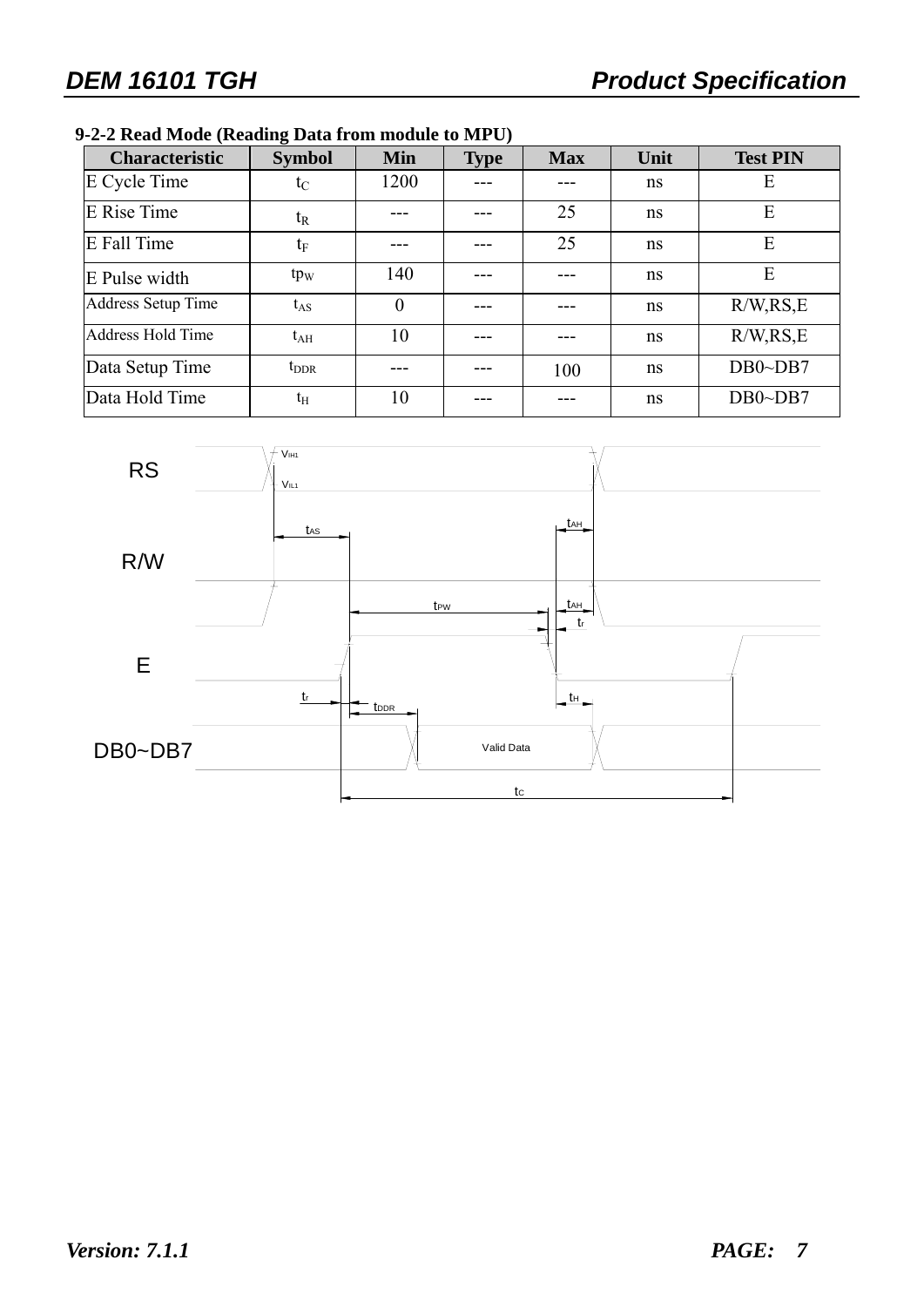### **DEM 16101 TGH CONSERVITY REPORTS PRODUCT Specification**

### 10. CONTROL AND DISPLAY COMMAND

| Command                                  | RS           | R/W      |              |                | DB7 DB6 DB5 DB4 |                   | DB <sub>3</sub> | D <sub>B2</sub> | DB1            | DB <sub>0</sub> | <b>Execution</b> time<br>$(fose=270KHz)$ | Remark                                                                                                                                    |
|------------------------------------------|--------------|----------|--------------|----------------|-----------------|-------------------|-----------------|-----------------|----------------|-----------------|------------------------------------------|-------------------------------------------------------------------------------------------------------------------------------------------|
| Clear<br>Display                         | $\theta$     | $\theta$ | $\theta$     | $\theta$       | $\theta$        | $\theta$          | $\theta$        | $\theta$        | $\Omega$       | 1               | 1.52ms                                   | Write"20H" to DDRAM. And set<br>DDRAM address to "00H" from AC                                                                            |
| Return home                              | $\theta$     | $\theta$ | $\mathbf{0}$ | $\theta$       | $\Omega$        | $\overline{0}$    | $\theta$        | $\mathbf{0}$    | $\mathbf{1}$   | $\mathbf X$     | 1.52ms                                   | Set DDRAM address to "00H" from AC<br>and return cursor to its original position if<br>shifted. The contents of DDRAM are not<br>changed. |
| Entry mode<br><b>Set</b>                 | $\theta$     | $\theta$ | $\theta$     | $\theta$       | $\theta$        | $\theta$          | $\theta$        | $\mathbf{1}$    | I/D            | S               | 37us                                     | Sets cursor move direction and specifies<br>display shift. These operations are<br>performed during data write and read.                  |
| Display<br>on/off<br>control             | $\theta$     | $\theta$ | $\theta$     | $\theta$       | $\theta$        | $\mathbf{0}$      | $\mathbf{1}$    | D               | $\mathcal{C}$  | B               | 37us                                     | $D=1$ : entire display on<br>$C=1$ : cursor on<br>B=1: cursor position on                                                                 |
| Cursor<br><sub>or</sub><br>Display Shift | $\Omega$     | $\Omega$ | $\theta$     | $\theta$       | $\Omega$        | $\mathbf{1}$      | S/C             | R/L             | $\mathbf{x}$   | $\mathbf X$     | 37 <sub>us</sub>                         | Set cursor moving and display shift<br>control bit, and the direction, without<br>changing DDRAM data.                                    |
| function<br>Set                          | $\theta$     | $\theta$ | $\theta$     | $\theta$       | 1               | DL                | N               | F               | $\mathbf X$    | $\mathbf X$     | 37us                                     | DL: interface data is 8/4 bits<br>N: number of line is $2/1$<br>$F:$ font size is $5x11/5x8$                                              |
| <b>Set CGRAM</b><br>address              | $\Omega$     | $\theta$ | $\theta$     | 1              |                 | AC5 AC4           | AC3             | AC2             | AC1            | AC <sub>0</sub> | 37 <sub>us</sub>                         | Set CGRAM address in address counter                                                                                                      |
| <b>Set DDRAM</b><br>address              | $\theta$     | $\theta$ | $\mathbf{1}$ |                |                 | $AC6$ $AC5$ $AC4$ | AC3             | AC2             | AC1            | AC0             | 37 <sub>us</sub>                         | Set DDRAM address in address counter                                                                                                      |
| Read busy<br>flag&<br>address            | $\mathbf{0}$ | 1        | BF           |                |                 | $AC6$ $AC5$ $AC4$ | AC3             | AC2             | AC1            | AC0             | 0us                                      | Whether during internal operation or not<br>can be known by reading BF. The contents<br>of address counter can also be read.              |
| Write data<br>to RAM                     | $\mathbf{1}$ | $\theta$ | D7           | D <sub>6</sub> | D <sub>5</sub>  | D <sub>4</sub>    | D <sub>3</sub>  | D2              | D <sub>1</sub> | D <sub>0</sub>  | 37us                                     | Write data into internal RAM<br>(DDRAM/CGRAM)                                                                                             |
| Read data<br>from RAM                    | 1            | 1        | D7           | D <sub>6</sub> | D <sub>5</sub>  | D <sub>4</sub>    | D <sub>3</sub>  | D2              | D1             | D <sub>0</sub>  | 37 <sub>us</sub>                         | Read data from internal RAM (DDRAM /<br>CGRAM)                                                                                            |

#### **Note:**

Be sure the ST7066U is not is not in the busy state (BF=00 before sending an instruction from the MPU to the ST7066U. If an instruction is sent without checking the busy flag, the time between the first instruction and next instruction will take much longer than the instruction time itself. Refer to instruction table for the list of each instruction execution time.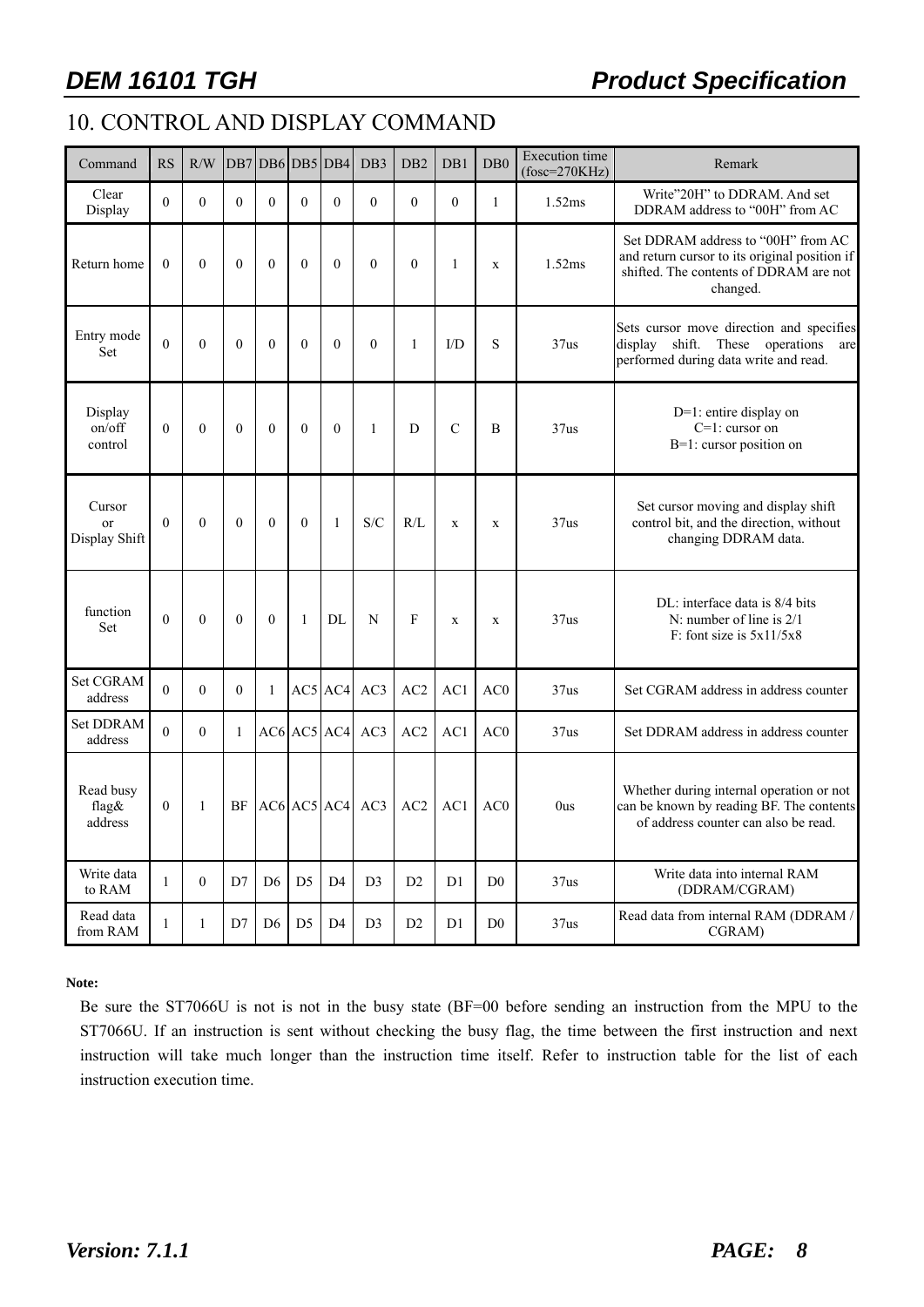### 11. STANDARD CHARACTER PATTERN (ST7066U-0A)

| Upper(4bit)          | 0000          | 0001 | 0010 | 0011             | 0100             | 0101                   | 0110             | 0111             | 1000 | 1001 | 10010         | 1011             | 1100             | 1101                       | 1110                     | 1111                    |
|----------------------|---------------|------|------|------------------|------------------|------------------------|------------------|------------------|------|------|---------------|------------------|------------------|----------------------------|--------------------------|-------------------------|
| Lowert(4bit)<br>0000 | CG RAM<br>(1) |      |      | <b>BOO</b><br>-- |                  | F                      | ۳.               | ш×               |      |      |               |                  | ₩                | alah d<br>ania)<br>sister. | ⋾                        |                         |
| 0001                 | (2)           |      | F    | ť                |                  | ---<br>E               | ----<br>الأداداد | œ.<br>alah       |      |      | 罪             | <br>j            | 瞴<br>F.          |                            | . .<br>.<br>a wiki<br>11 | İ                       |
| 0010                 | (3)           |      | 88   |                  |                  | E                      | Ē                |                  |      |      | F             |                  | ł                | ы                          |                          |                         |
| 0011                 | (4)           |      | 轠    | mar.<br>Tarihi   | 医胃炎              | 医胃血压<br>E<br>.<br>---- |                  | <br><br>a a siy  |      |      | ł<br>         | 時間<br>♦          | ---<br>والجاواة  | 333<br>w                   | <br>. .<br>a ata         | Œ                       |
| 0100                 | (5)           |      | н    | d.               | I                | -----<br>Ē             | i                | m<br>۰.          |      |      |               | <u>erial</u>     | ŀ                | H.<br>i                    |                          | B<br>Ħ                  |
| 0101                 | (6)           |      | ×    |                  | ٥.,              | Ē                      | .                |                  |      |      | 99            |                  | <b>THE</b><br>œ, | 讐                          | ы                        | <b>BOTHER</b><br>I.     |
| 0110                 | (7)           |      |      | п.<br>- -        | .                | į<br>J                 | 医胃<br>Þ<br>Ē     | i                |      |      | ::::          | m<br>J           | ---<br>-----     | جنانة<br>---               |                          | .<br>----               |
| 0111                 | (8)           |      | Ħ    | ----             | 医胃炎<br>dalar     | i<br>Ē<br>€            | - 1              | i<br>ā<br>×      |      |      | tin ng<br>¢   |                  |                  | <b>FRE</b><br><br>₽        | .                        | Ħ<br>奪                  |
| 1000                 | (1)           |      | H    | н.               |                  | E                      |                  | m                |      |      | í             | .                | ina.<br>÷,       | ł                          | r                        | m                       |
| 1001                 | (2)           |      | ţ,   | <br>٠.<br>н.     | I                | E<br>f,<br>Ħ           | ı                |                  |      |      | и.,<br>٠.     | X                | 粵                | L<br>İ                     | ı<br>                    | İ<br>                   |
| 1010                 | (3)           |      | 蟲    | 22<br>99         | Ï                |                        | ш<br>1           | W<br>hini n      |      |      |               |                  | н                |                            | ٠<br>Ï                   | Ш.                      |
| 1011                 | (4)           |      | 轊    | 89<br>H.         | İ<br>۳           | E                      | İ<br>H           | Ī                |      |      | 38            | 矖                | Ħ<br>----        | aring,<br>جنتك             | œ.                       | ₩                       |
| 1100                 | (5)           |      | Ħ    | Œ                | l                | H                      | 72<br>Ĵ.         | i                |      |      | Ħ             | a a<br>Ē<br>     | ₩                | W                          | H.                       | 躢                       |
| 1101                 | (6)           |      |      | -----            | đ<br>ľ           | <br>B                  | H                | ∄                |      |      | 49<br>.       | 55 M S           | Ħ                | <br>F                      | 鴨                        | ٠<br><b>Barba</b><br>k. |
| 1110                 | (7)           |      | 88   | Ξ                | Ì<br>i           | ы                      | i<br>١           | H.               |      |      | щ<br>---      | Ħ                | Ī.<br>E          | E.                         | <br>œ<br>i               |                         |
| 1111                 | (8)           |      |      |                  | <br>i<br>į<br>a. |                        | i                | ₩<br>ti il<br>u, |      |      | H.<br>н<br>H) | E<br>i<br>н<br>۰ | m<br>÷           | ₩                          | a na<br><br>i            |                         |